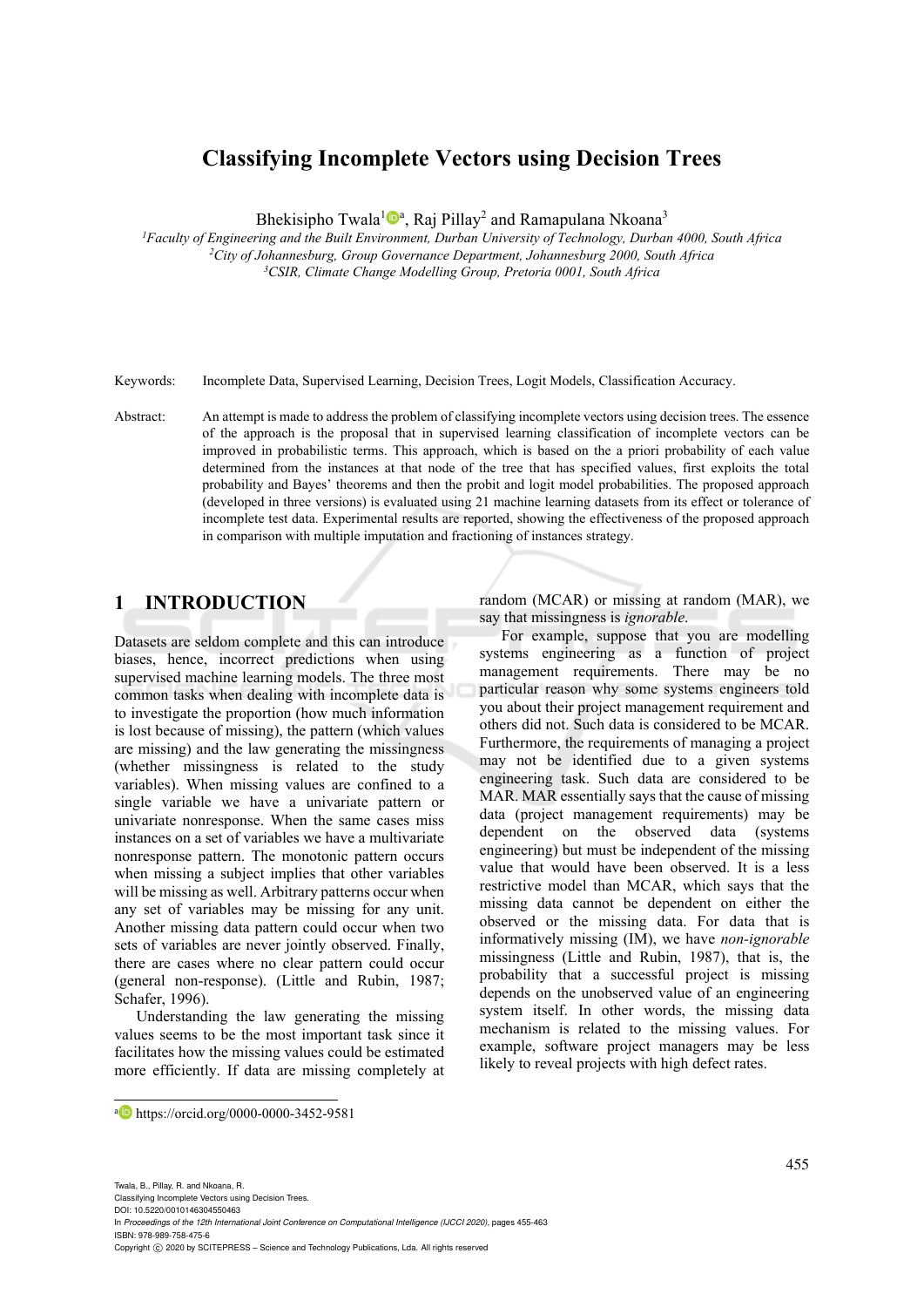When missing features are encountered, some *ad hoc* approaches such as deleting the data vectors with missing values or imputation have been utilized by researchers to form a complete-data format. Deletion does not add bias if the data are missing completely at random (MCAR) but can lower the confidence of your supervised machine learning models because the sample size is reduced. Imputation means that predicted or representative values are filled in place of the missing data. If data are MCAR, imputation tends to produce and overconfident model due to the uncertainty that the values are artificially imputed. Some researchers have used sophisticated built-in system procedures to deal with the incomplete data problem such as C4.5 (Quinlan, 1993) and CART (Breiman et al., 1984) and probability estimation (Khosravi et al., 2020).

The major contribution of the paper is the proposal that classifying incomplete vectors with the decision tree classifier can be performed in probabilistic terms. This approach is based on the a *priori* probability of each value determined from the instances at that node of the tree that has specified values.

The rest of the paper is organised as follows. Section 2 briefly discusses the details of five missing data techniques (MDTs) that are used in this paper. The framework of the proposed probabilistic method is also introduced and described. Section 3 empirically evaluates the robustness and accuracy of the new technique in comparison with multiple imputation and Quinlan's fractioning of cases strategy on twenty-one machine learning domains. We close with a discussion and conclusions, and then directions for future research

# **2 DECISION TREES AND MISSING DATA**

DTs are a simple yet successful technique for supervised classification learning. A DT is a model of the data that encodes the distribution of the class label in terms of the predictor attributes; it is a directed, acyclic graph in the form of a tree. The root of the tree does not have any incoming edges. Every other node has exactly one incoming edge and zero or more outgoing edges. If a node *n* has no outgoing edges we call *n* a leaf node, otherwise, we call *n* an internal node. Each leaf node is labelled with one class label; each internal node is labelled with one predictor attribute called the splitting attribute. Each edge *e* originating from an internal node *n* has a predicate *q* associated with it where *q* involves only the splitting attribute of *n*.

Several methods have been proposed in the literature to treat missing data when using DTs. Missing values can cause problems at two points when using DTs; 1) when deciding on a splitting point (when growing the tree), and 2) when deciding into which child node each instance goes (when classifying an unknown instance). Methods for taking advantage of unlabelled classes can also be developed, although we do not deal with them in this paper, i.e., we are assuming that the class labels are not missing.

The next section describes two MDTs that have been proposed in the literature to treat missing data when using DTs. These techniques are also the ones used in the simulation study in Section 3.

#### **2.1 Multiple Imputation**

Multiple imputation is one of the most attractive methods for general purpose handling of missing data in multivariate analysis. (Rubin, 1987; 1996) described MI as a three-step process. First, sets of M plausible values (M=5 in Figure1) for missing instances are created using an appropriate model that reflects the uncertainty due to the missing data. Each of these sets of plausible values is used to "fill-in" the missing values and create *M* "complete" datasets (imputation). Second, each of these *M* datasets can be analyzed using complete-data methods (analysis). Finally, the results from the *M* complete datasets are combined, which also allows the uncertainty regarding the imputation is taken into account (pooling or combining).

There are various ways to generate imputations. (Schafer, 1997; Schafer and Graham, 2002) has written a set of general-purpose programs for MI of continuous multivariate data (NORM), multivariate categorical data (CAT), mixed categorical and continuous (MIX), and multivariate panel or clustered data (PNA). These programs were initially created as functions operating within the statistical languages R.

NORM includes an Expectation-maximization (EM) algorithm for maximum likelihood estimation of means, variance and covariances. NORM also adds regression-prediction variability by using a Bayesian procedure known as data augmentation (Tanner and Wong, 1987) to iterate between random imputations under a specified set of parameter values and random draws from the posterior distribution of the parameters (given the observed and imputed data). These two steps are iterated long enough for the results to be reliable for multiple imputed datasets. The goal is to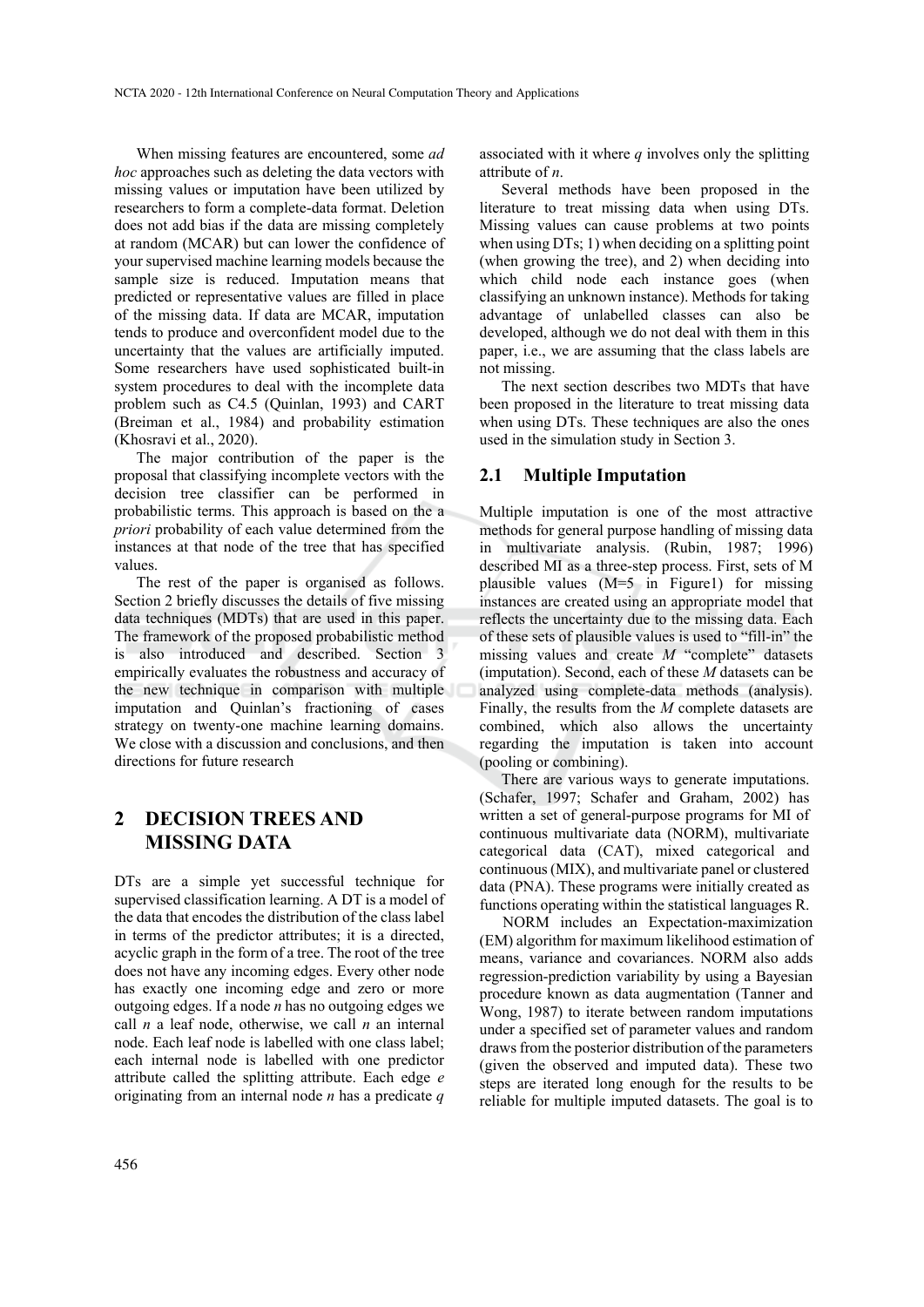have the iterates converge to their stationary distribution and then to simulate an approximately independent draw of the missing values (Wu, 1983). This is the approach we follow in the paper, which we shall now call EM multiple imputation (EMMI). The algorithm is based on the assumptions that the data come from a multivariate normal distribution and are MAR

### **2.2 Fractioning of Cases (FC)**

Supervised learning algorithms, like fractioning of cases (FC), have been successfully used to handling incomplete data although they are generally more complex than ordinary statistical techniques. Supervised learning is a machine learning technique for learning a function from training data. The training data consists of pairs of input objects (typically vectors), and desired outputs. The output of the function can be a continuous value (called regression) or can predict a class label of the input object (called classification).

Quinlan, (1993) borrows the probabilistic approach by Cestnik *et al*., (1987) by "fractioning" cases or instances based on a *priori* probability of each value determined from the cases at that node that has specified values. Quinlan starts by penalising the information gain measure by the proportion of unknown cases and then splits these cases to both subnodes of the tree as described briefly below.

The learning phase requires that the relative frequencies from the training set be observed. Each case of, say, class *C* with an unknown attribute value *A* is substituted. The next step is to distribute the unknown examples according to the proportion of occurrences in the known instances, treating an incomplete observation as if it falls all subsequent nodes.

For classification, Quinlan's (1993) technique is to explore all branches below the node in question and then take into account that some branches are more probable than others. Quinlan further borrows Cestnik et al. (1987) strategy of summing the weights of the instance fragments classified in different ways at the leaf nodes of the tree and then choosing the class with the highest probability or the most probable classification. When a test attribute has been selected, the cases with known values are divided into the branches corresponding to these values. The cases with missing values are, in a way, passed down all branches, but with a weight that corresponds to the relative frequency of the value assigned to a branch.

Both strategies for handling missing attribute values are used for the C4.5 system. Unfortunately,

for FC, there are no assumptions made about the law generating the missing values. Thus, we shall assume that the data is MCAR.

#### **2.3 Probability Estimation Approach**

The proposed probabilistic approach to missing attribute values follows both branches from each node if the value of the attribute being branched on is not known.

Given *n* mutually exclusive events  $X_1, \ldots, X_n$ whose probabilities sum to unity, then

$$
P(Y) = \sum_{i=1}^{n} P(Y|X_i)P(X_i)
$$
 (2.1)

where Y is an arbitrary event and  $P(Y|X_i)$  is the conditional probability of  $Y$  assuming $X_i$ . This is the theorem of total probability.

The total probability theorem and the definition of conditional probability (introducing an arbitrary event *Z*) may be used to derive

$$
P(Y|Z) = \sum_{i=1}^{n} P(Y|Z, X_i) P(X_i|Z) \qquad (2.2)
$$

The missing value problem addressed in this paper can be defined as follows:

**Given:** A decision tree, a complete set of training data, and a set of instances for testing described with attributes and their values. Some of the attribute values in the test instances are unknown.

**Find:** A classification rule for a new instance using the tree structure given that it has an unknown attribute value and by using the known attribute values.

Let  $Y$  be the attribute associated with a particular node of the tree that could either be discrete or numerical. A discrete attribute has a certain number of possible values  *and a continuous attribute may* attain any value from a continuous interval. Each node is split into two sons (left and right sons). Hence, a new instance could either go to the left (*L*) or the right  $(R)$  of each internal node. Further, let  $V$  be the binarised value for attribute  $A$ . Let  $C$  denote a class and let there be k classes,  $j = 1, ..., k$ .

The total probability theorem is used to predict the class membership of an unknown attribute value by computing the conditional probability of a class  $\mathcal C$ given the evidence of known attribute values.

For individual *j*, divide the attributes in the tree into classes for both  $K$  (the known attribute values) and  $M$  (the missing attribute values). Then

$$
P(C_j | K) = \sum P(C_j | K, M) P(M) \tag{2.3}
$$

where the sum is over all possible combinations of values that branch to the left  $(L)$  or right  $(R)$  at each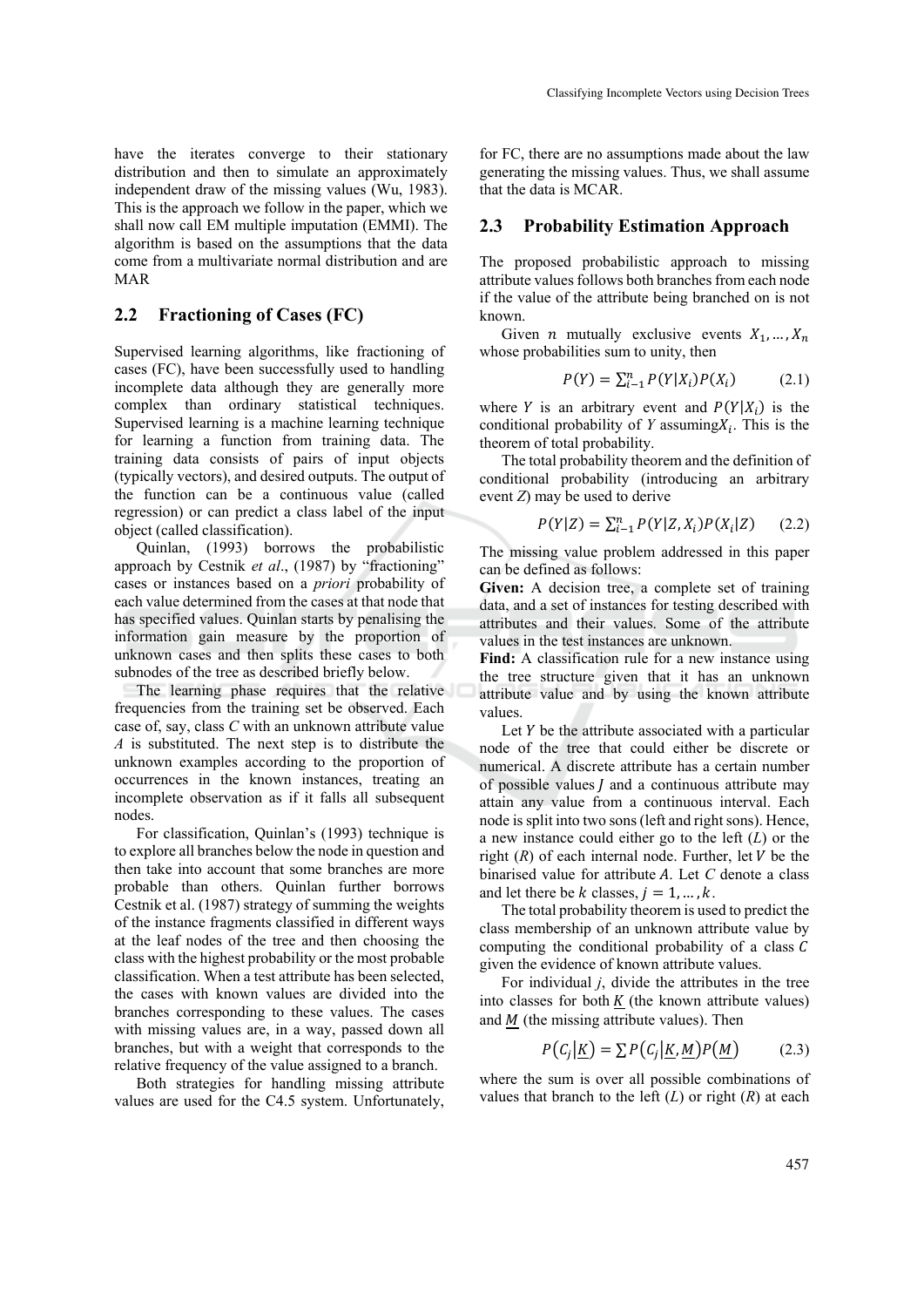respective internal node, taken by the vector of the missing attribute values  $M$ . For the unknown attribute values, the unit probability may be distributed across the various leaves to which the new instance could belong. These probabilities are going to be estimated to each class in three ways as explained below.

For illustration purposes, suppose that from Figure 1 the values for  $A_1$  (categorical attribute) and  $A_3$  (numerical attribute) are missing, and  $A_2$  is the only numeric attribute with non-missing values.



Figure 1: Example of binary decision.

Figure 1 An example of a binary decision tree from a set of 40 training instances that are represented by three attributes and accompanied by two classes. Figures in brackets are the number of instances in each terminal node for class 1 and 2, respectively. Figures in italic represent training data instances that branch to the right or the left of each internal node at each respective cut-off point. For purposes of space, we shall only look at the second case.

**First Case:** Class membership for a new instance is predicted given that it will branch to the left of the internal node  $A_2(A_2^L)$ , given that both  $A_1$  and  $A_3$ have unknown attribute values.

The probability that the predicted class membership will be class 1 given that it branches to the left at internal attribute 2  $\{P(C_1|A_2^L)\}\)$  is computed as:

$$
P(C_1|A_2^L) = P(C_1|A_2^L, A_1^L, A_3^L)P(A_1^L, A_3^L|A_2^L) + P(C_1|A_2^L, A_1^R, A_3^R)P(A_1^L, A_3^R|A_2^L) + P(C_1|A_2^L, A_1^R, A_3^L)P(A_1^R, A_3^L|A_2^L) + P(C_1|A_2^L, A_1^R, A_3^R)P(A_1^R, A_3^R|A_2^L)
$$
\nSimilarly,

\n(2.4)

$$
P(C_2|A_2^L) = P(C_2|A_2^L, A_1^L, A_3^L)P(A_1^L, A_3^L|A_2^L) + P(C_1|A_2^L, A_1^R, A_3^R)P(A_1^L, A_3^R|A_2^L) + P(C_1|A_2^L, A_1^R, A_3^L)P(A_1^R, A_3^L|A_2^L) + P(C_1|A_2^L, A_1^R, A_3^R)P(A_1^R, A_3^R|A_2^L) = 1 - (C_1|A_2^L)
$$
 (2.5)

**Second Case:** Class membership for a new instance given that it will branch to the right of the internal node  $A_2(A_2^R)$  is predicted, given that both  $A_1$  and  $A_3$ have unknown attribute values. The class with the biggest probability is selected. We can define the probability that the predicted class membership will be class 1 given that it branches to the right of internal attribute 2 2  $\{P(C_1|A_2^R)\}$ and follows a similar pattern as the first case.

#### **2.3.1 Full Estimation of Probabilities from the Training Set (TSPE)**

From Figure 1, there is 1 class and 1 individual associated with  $A_2^R$  { $A_2$  < 4061.5},  $A_1^R$  { $A_1$  < 3.5},  $A_3^R$  { $A_3$  < 21.5}, 1 class and 1 individual with  $A_1^R$ ,  $A_2^R$ ,  $A_3^R$  and so on. Also, one of the 7  $A_2^R$  individuals (i.e.  $A_2$  < 4061.5) has  $A_1^R$ ,  $A_3^R$ , another 1 has  $A_1^R$ ,  $A_3^L$ and so on. Therefore, the estimated probability of membership of class 1 is given by:

$$
P(C_1|A_2^R) = \frac{\left(\frac{4}{40}\right)}{\left(\frac{4}{40}\right)} \left\{ \frac{\left(\frac{4}{40}\right)}{\left(\frac{31}{40}\right)} \right\} + \frac{\left(\frac{11}{40}\right)}{\left(\frac{12}{40}\right)} \left\{ \frac{\left(\frac{2}{40}\right)}{\left(\frac{31}{40}\right)} \right\} + \frac{\left(\frac{4}{40}\right)}{\left(\frac{31}{40}\right)} \left\{ \frac{\left(\frac{4}{40}\right)}{\left(\frac{4}{40}\right)} \right\} \left(\frac{\left(\frac{6}{40}\right)}{\left(\frac{31}{40}\right)} \right\} + \frac{\left(\frac{7}{40}\right)}{\left(\frac{31}{40}\right)} \left\{ \frac{\left(\frac{9}{40}\right)}{\left(\frac{31}{40}\right)} \right\} = 0.839 \tag{2.6}
$$

Following from (2.6),  $P(C_1|A_2^R) = 1 P(C_2|A_2^R) = 0.161$  where  $P(C_1|A_2^R)$  and  $P(C_2|A_2^R)$ are both estimated from the proportion of instances in the training set for which this is true, respectively.

#### **2.3.2 Approximation of Probabilities Estimated from Decision Tree (DTPE)**

From figure 1, the estimated probability of membership of class 1 is given by:

$$
P(C_1|A_2^R) = P(C_1|A_2^R, A_1^R)P(A_1^R|A_2^R) + P(C_1|A_2^R, A_1^L)P(A_1^L|A_2^R)
$$
\n(2.7)

where

$$
P(C_1|A_2^R, A_1^R) = P(C_1|A_2^R, A_1^R A_3^L) P(A_3^L|A_2^R, A_1^R) + P(C_1|A_2^R, A_1^R A_3^R) P(A_3^L|A_1^R, A_2^R) = \left(\frac{4}{6}\right) \left(\frac{6}{15}\right) + \left(\frac{7}{9}\right) \left(\frac{9}{15}\right) = \frac{11}{15}
$$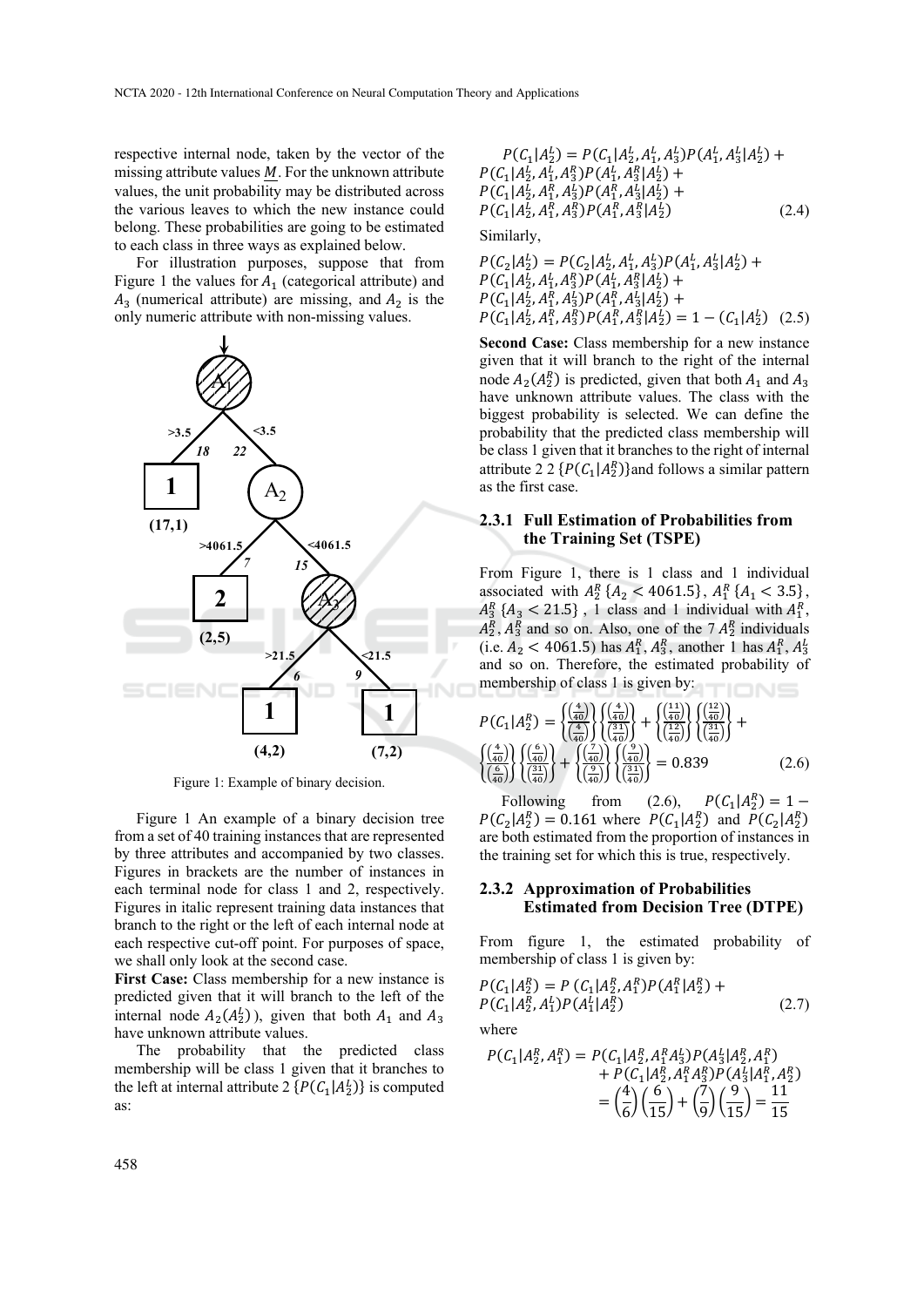therefore,

$$
P(C_1|A_2^R) \approx \left(\frac{11}{15}\right)\left(\frac{22}{40}\right) + \left(\frac{17}{18}\right)\left(\frac{18}{40}\right) = 0.828
$$
  
Using (2.7),  

$$
P(C_2|A_2^R) = P(C_2|A_2^R, A_1^R)P(A_1^R|A_2^R)
$$

$$
+ P(C_2|A_2^R, A_1^L)P(A_1^L|A_2^R)
$$

$$
= 1 - P(C_1|A_2^R) = 0.172
$$

#### **2.3.3 Full Estimation of Probabilities from Training Data using Binary and Multinomial Logit Models (LPE)**

In this sub-section, the estimation of probabilities for the new probabilistic method is improved by using logistic regression (Agresti 1990; McCullough and Nelder, 1990) and multinomial logit techniques (Hosmer and Lemeshow, 1989; Long, 1998), individually. The binary logit model is used to estimate probabilities for those datasets that have two classes with the latter used to estimate probabilities for datasets with more than two classes.

McCullugh and Nelder (1990) discuss how classification and discrimination problems as forms of modelling the relationship between a categorical variable and various explanatory variables are considered. It was shown how logistic regression techniques could be used for such a task. For example, suppose that there are two classes, 1 and 2,  $\{C_1, C_2\}$  and *v* attribute variables  $A_1, ..., A_\nu$ . Then the probability that an object with values  $a_1, \ldots, a_v$ belongs to class 1 as a logistic function of  $A_1, ..., A_n$ could be modelled:

$$
P(C_1|A) = \frac{e^{\beta_0 + \beta_1 A_1 + \dots + \beta_k A_k}}{1 + e^{\beta_0 + \beta_1 A_1 + \dots + \beta_k A_k}}
$$
(2.8)

and then estimate the unknown parameters  $\beta_i$  from<br>the training data on objects with known data on objects with known classifications.

Binary logit models describe the relationship between a dichotomous response variable and a set of explanatory variables of any type. The explanatory variables may be continuous or categorical. Binary logit tries to model the logarithmic odds-ratio for the classification (dependent variable *C*) as a linear function of the  $v$  'input' or attribute variables  $\vec{A} = A_1, A_2, ..., A_v.$ 

For purposes of this paper, the binary logit model was not used to estimate probabilities based on all the attributes given in the dataset, but to estimate only the unknown probabilities of the given attributes specifically related to the problem. For each specific attribute, the values of the instances were made binary in accordance to the branching of that particular value at the internal node of the tree, i.e., whether the value

branched to the left or the right at the internal node. For example, if the value branched to the left of the internal node of interest, it was recorded as 1. Otherwise, it was recorded as 2.

For the two-class example discussed in Section 2.3.1, the conditional probabilities involving only the class given in equations 3.3 and 3.4, could be estimated by the binary logit model in terms of the log odds ratio in the form:

$$
\log \left[ \frac{P(C_1 | \vec{A})}{P(C_2 | \vec{A})} \right] = \beta_0 + \vec{\beta} \vec{A}^T \tag{2.9}
$$

where  $\vec{\beta}$  is the *k* dimensional coefficient vector. The odds ratio is a factor of how many times the event  $(C_1)$ is more likely to happen than the event  $(C_2)$  given the knowledge of *A*.

For an example  $P(C_1|A_2^L, A_1^L, A_3^L)$  is estimated by  $\log \left[ \frac{P(C_1|A_2^L, A_1^L, A_3^L)}{C_1(A_1^L, A_2^L, A_3^L)} \right]$  $\frac{F(S_1|A_2, A_1, A_3)}{F(C_2|A_2^L, A_1^L, A_3^L)} = \beta_0 + \beta_1 A_2^L + \beta_2 A_2^L + \beta_3 A_3^L$ 

Although the binary logit model finds the best 'fitting' equation just as the linear regression does, the principles on which it does so are different. Instead of using the least-squares deviations criterion for the best fit, it uses a maximum likelihood method, which maximises the probability of getting the observed results given the fitted regression coefficients.

We have talked about a model that could be used for a dependent variable that has only two possible categories or two classes for the example. We shall now look at a model that will be able to handle a three-classes or more type of problem. These models are known as multinomial logit regression (MLR) and have the following form:

$$
P(C_j) = \frac{e^{\overline{\beta}_j^T} \overline{x}}{\sum_{j=1}^{k+1} e^{\overline{\beta}_j^T} \overline{x}} \text{ for } j = 1, \dots, k+1 \quad (2.10)
$$

which will automatically yield probabilities that add up to one for each *j*.

To identify the parameters of the model,  $\beta_{k+1}$  is set to 0 (a zero vector) as a normalisation procedure and thus:

$$
P(C_{k+1}) = \frac{e^{\overrightarrow{\beta}_j^T} \overrightarrow{X}}{\sum_{j=1}^{k+1} e^{\overrightarrow{\beta}_j^T} \overrightarrow{X}}
$$
 (2.11)

In the multinomial logit model, the assumption is that the log-odds of each response follow a linear model. Thus, the  $j<sup>th</sup>$  logit has the following form:

$$
\log\left[\frac{P(c_j)}{P(c_{k+1})}\right] = \vec{\beta}_j^T \vec{X} \tag{2.12}
$$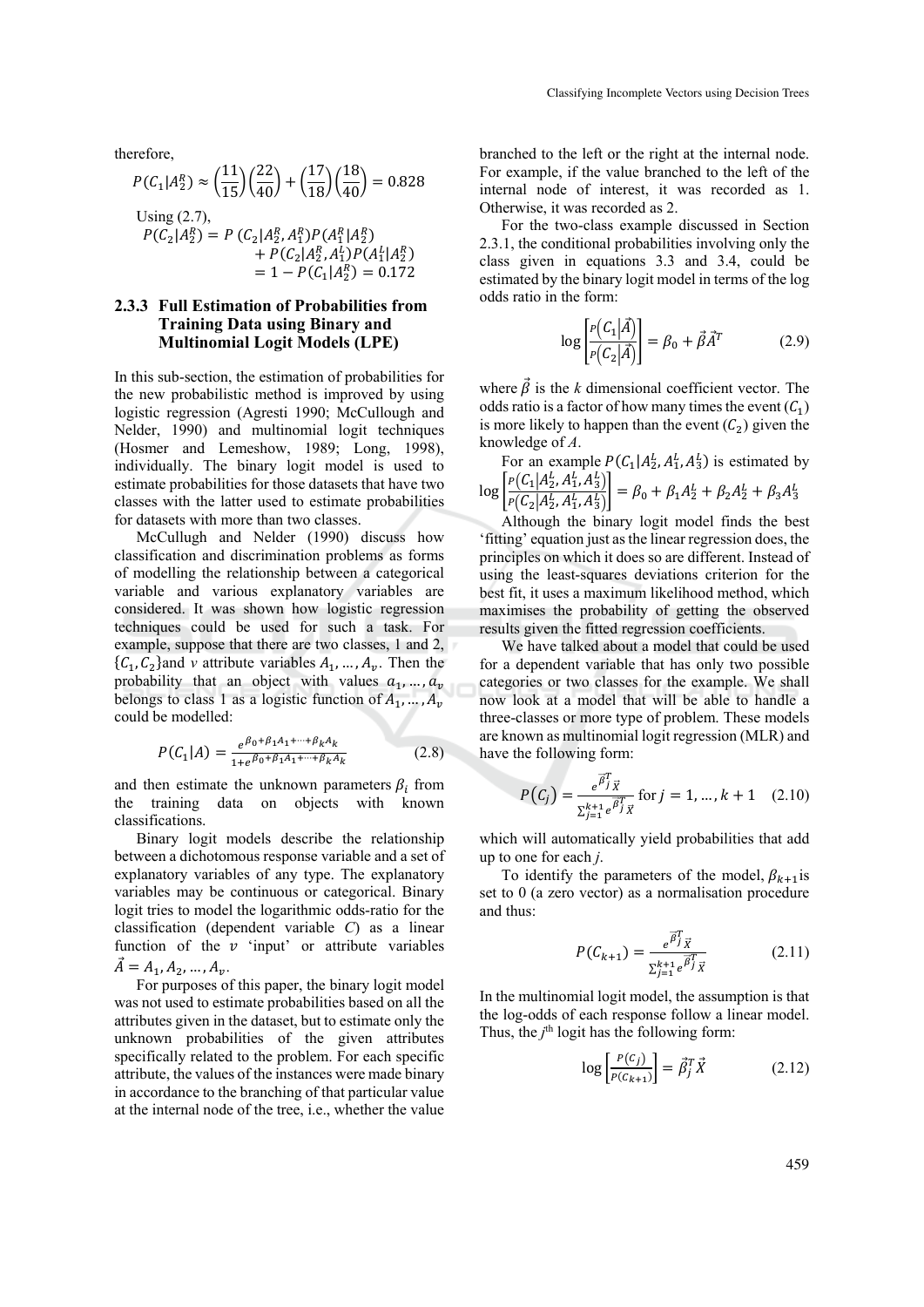where  $\beta_i$  is a vector of regression coefficients for  $i = 1, \dots, k$ . This model is analogous to the LR model, except that the probability distribution of the response is multinomial instead of binomial and there are *k* equations instead of one. The *k* multinomial logit equations contrast each of categories  $j = 1, ..., k$  with category  $k+1$ , whereas a single logistic regression equation is a contrast between successes and failures. If  $k = 1$  the multinomial logit model reduces to the usual binary regression model. The multinomial logit model is, in fact, equivalent to running a series of binary logit models (Hosmer and Lemeshow, 1989, Long, 1998).

The crucial difference between FC and the proposed approach is that whereas the proposed procedure considers only those instances belonging to that particular class for which an unknown instance would be classified, FC considers all the instances branching to that particular leaf node whose class is being predicted, and which would be given at the particular leaf node. For illustration purposes on how the proposed technique works, the reader is referred to Twala (2005).

## **3 EXPERIMENTS**

### **3.1 Experimental Set-up**

In this section, the behaviour of the three proposed procedures against two approaches that have previously been proposed for handling unknown attribute values in test data when using DTs is explored utilizing twenty-one datasets obtained from the machine learning repository (Murphy and Aha, 1992).

The two current methods selected (EMMI and FC) are the ones which provided very good results in the experiments carried out in (Twala, 2005; Twala et al., 2008). The main objective is to compare the performance of the proposed methods(TSEPE, DTPE and LPE) with current approaches to deal with the problem of incomplete test data in terms of smoothed error rate and computational cost. EMMI is used as a baseline as it was clearly 'the winner' in previous experiments (Twala and Cartwright, 2005; Twala et al., 2005). Besides, since the proposed algorithm is superficially similar to FC (one of the most wellknown machine learning algorithm), it was of importance to explore how accurate it is relative to FC.

To perform the experiment each dataset was split randomly into 5 parts (Part I, Part II, Part III, Part IV, Part V) of equal (or approximately equal) size. 5-fold

cross-validation was used for the experiment. For each fold, four of the parts of the instances in each category were placed in the training set, and the remaining one was placed in the corresponding test. The same splits of the data were used for all the methods for handling incomplete test data.

To simulate missing values on attributes, the original datasets are run using a random generator (for MCAR) and a quintile attribute-pair approach (for both MAR and IM, respectively). Both of these procedures have the same percentage of missing values as their parameters. These two approaches are run to get datasets with four levels of the proportion of missingness *p*, (0%, 15%, 30% and 50%).

For each dataset, two suites were created. First, missing values were simulated on only one attribute. Second, missing values were introduced uniformly on all the attribute variables. For the second suite, the missingness was evenly distributed across all the attributes. This is the case for the three missing data mechanisms, which from now on shall be called MCAR*univa*, MAR*univa*, IM*univa* (for the first suite) and MCAR*unifo*, MAR*unifo*, IM*unifo* (These procedures are described in Twala (2005).

#### **3.2 Experimental Results**

The performance of the MDTS is summarised in Figure 2. The best method for handling incomplete test data using DTs is EMMI, followed by LPE, FC, TSPE and DTPE, respectively. There also appears to be small differences in error rate between TSPE and DTPE, on the one hand, and LPE and EMMI, on the other hand. The differences between the two pairs of methods are significant at the 1% level.

|             | $(-*)$ TSPE                                            |  |  |
|-------------|--------------------------------------------------------|--|--|
|             | $(- - * - -)$ DTPE                                     |  |  |
|             | $(- - * - -)$ LPE                                      |  |  |
| $(-*)$ EMMI |                                                        |  |  |
|             | $(- - * - )$ FC                                        |  |  |
|             |                                                        |  |  |
|             | 0.084 0.096 0.108 0.120<br>(pooled standard deviation) |  |  |

Figure 2: Current and new methods: confidence intervals of mean error rates (\*).

Figure 3 summarises the overall excess error rates for current and new testing methods against three amounts of missing values and the law generating the missing values. The error rates of each method of dealing with the introduced missing values are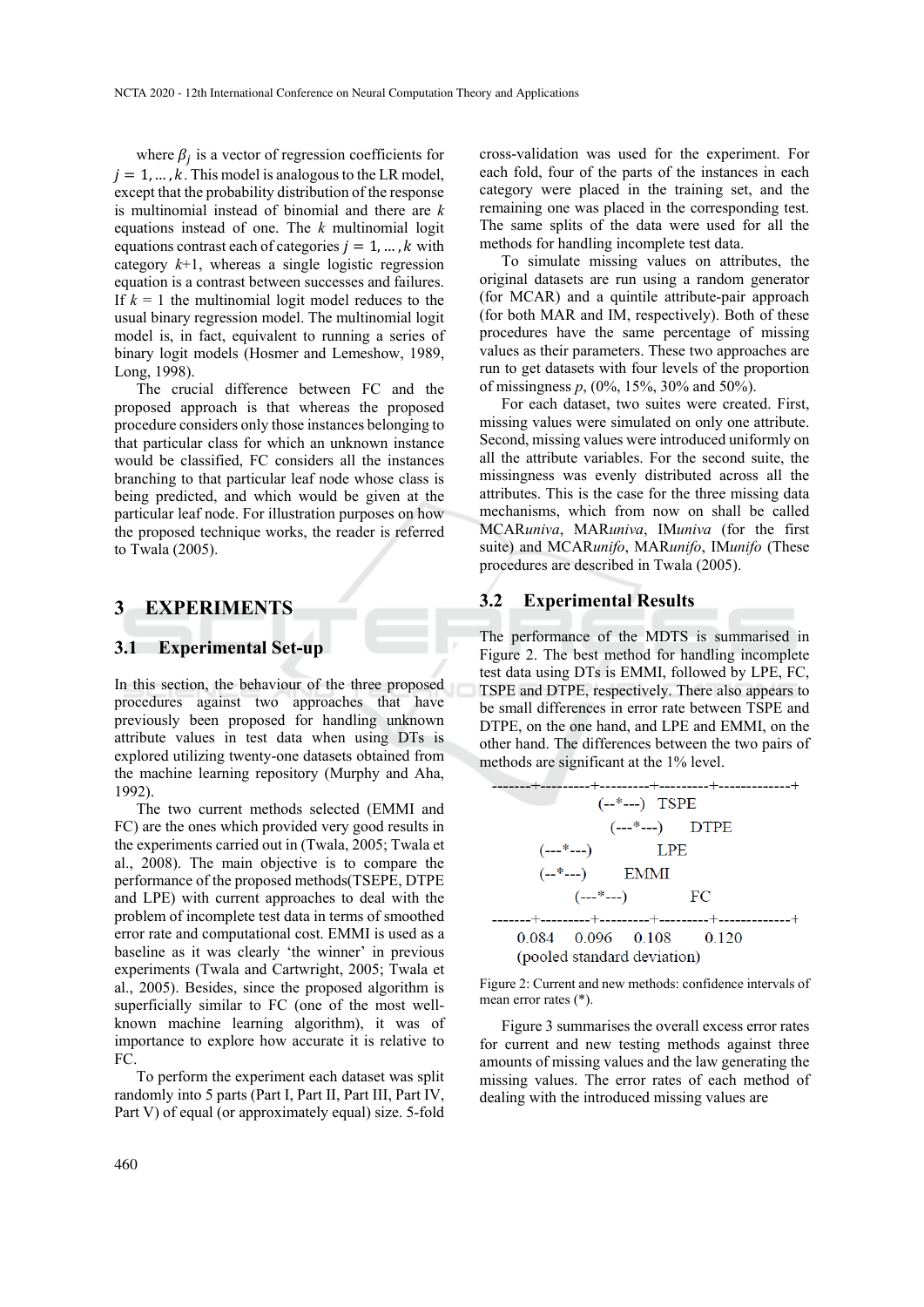

Figure 3: Comparative results of current and new testing methods A) MCAR*univa*, B) MCAR*unifo*, C) MAR*univa*, D) MAR*unifo*, E) IM*univa*, F) IM*unifo.*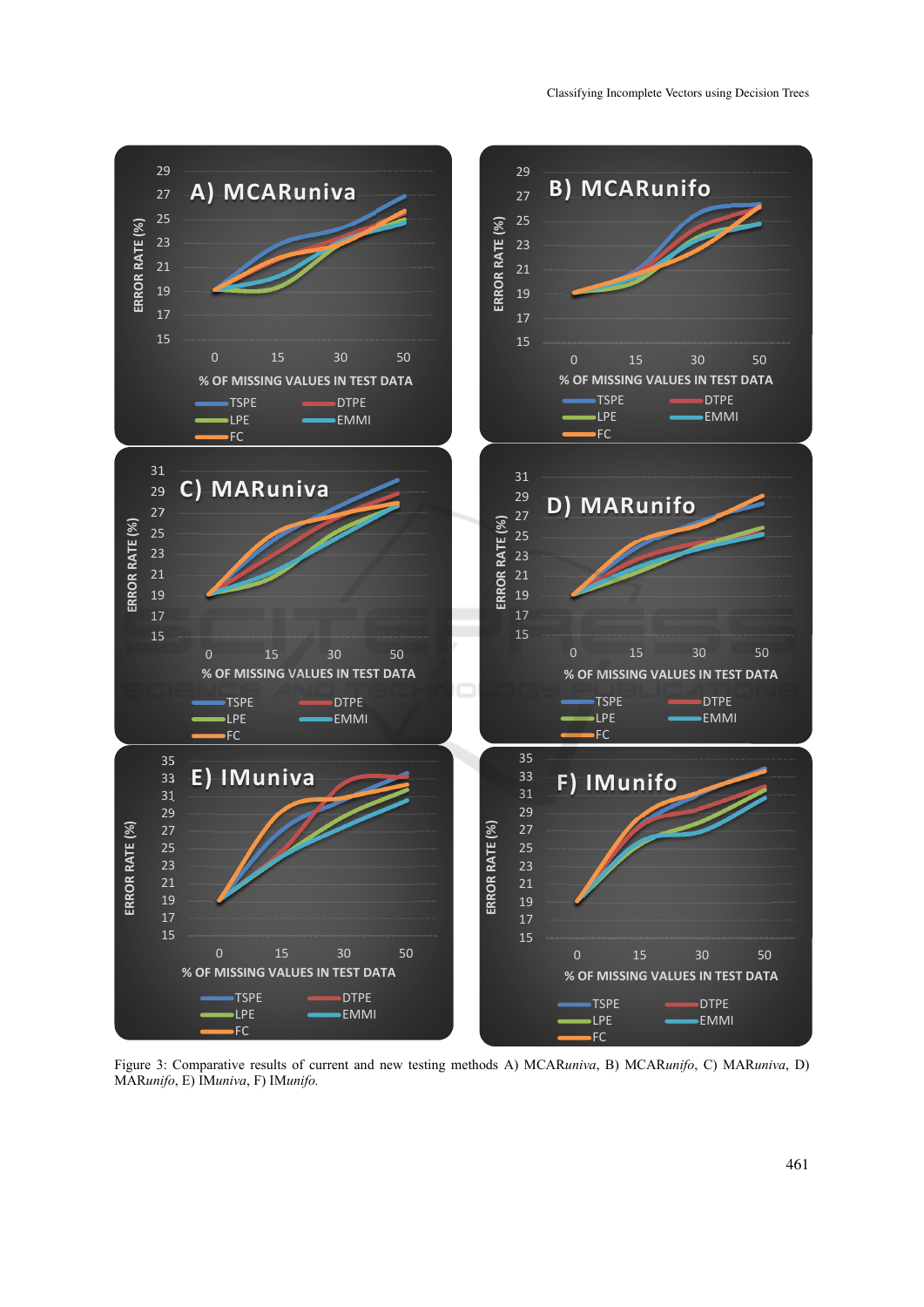averaged over the 21 datasets. From Figure 3A, both EMMI and LPE are more robust to MCAR*univa* data while TSPE shows more deterioration in performance with an increasing amount of missing data. Figure 3B presents error rates of methods for MCAR*unifo* data which are similar to results for the MCAR*univa* suite.

The results in Figure 3C show TSPE as more effective as a method for handling MAR*univa* data than MCAR*univa* data. Results for MAR*unifo* data shows a similar pattern of results to the one observed for MCAR*unifo* data (Figure 3D).

The results in Figure 3E show poor performances by TSPE and DTPE for IM*univa* data. It can be seen from Figure 3F that results yielded by methods for IM*unifo* data are identical to results achieved by methods for MAR*unifo* data.

The results for the proportion of missing values in the test set shows increases in missing data proportions being associated with increases in error rates with the methods performing better when missing values are in all attributes than one. The results show IM values entailing serious deterioration in prediction accuracy compared with MCAR and MAR. Overall, the methods performed better when data was MCAR.

It seems that the overall performance of LPE is rather effective on average compared with TSPE and DTPE, and also gives EMMI serious competition. The difference between the two methods (EMMI and LPE) was found to be not significant at the 1% level. This is the case for all the three missing data mechanisms. The slightly better performance of DTPE compared with TSPE in some situations, especially at higher levels of missing values, is rather surprising. This is because for this technique the probabilities are not estimated in the correct way but by using the information given on the tree.

Due to the superior performance comparability of LPE and EMMI, we now present the trade-offs between the computational cost and the accuracy of all the five methods.

| Method      | Smoothed<br>error rate | Time computation (s) |
|-------------|------------------------|----------------------|
| <b>TSPE</b> | 34.8                   | 30.376               |
| <b>DTPE</b> | 33.6                   | 34.173               |
| LPE         | 25.3                   | 39.321               |
| FC          | 27.1                   | 41.368               |
| <b>FMMI</b> | 24 Q                   | 47.289               |

Table 1: Computational cost of current and new methods.

After an optimization process of the precision obtained and the computational time required in the computational calculations, highly precise results were achieved for LPE compared to the EMMI and

FC while requiring the least amount of time possible. However, DTPE has the smallest overall computational time, followed by TSPE (Table 1).

# **4 REMARKS AND CONCLUSIONS**

Our main contribution is the development of a probabilistic estimation algorithm for the classification of incomplete data. By making a couple of mild assumptions, the proposed approach solves the incomplete data problem in a principled manner, avoiding the normal imputation heuristics.

It appears that the main determining factor for missing values techniques, especially for smaller percentages of missing values, is the missing data mechanism. However, as the proportion of missing values increases, the distribution of missing values among attributes becomes very important and the differences in performance by the MDTs begin to show.

The comparison with current methods also yielded a few interesting results. The experiments showed all the techniques performing well in the presence of MCAR data compared with MAR data. These results are in support with statistical theory and to our prior results reported in Rubin and Little (1987). Also, it was not surprising that all the techniques struggled with IM data (which is always a difficult assumption to deal with).

Poor performances by DTPE and TSPE are observed with superior (comparable) performances by LPE and MI. The strength of LPE lies in its ability of not repeating the same process of determining the probabilities whenever a new instance that needs to be classified comes along (i.e., it uses the already available information to predict the class of that new instance). This saves a lot of computational time, which is one of the main strengths of this technique. Besides, LPE does not make representational assumptions or pre-supposes other model constraints like MI. Therefore, it is suitable for a wide variety of datasets.

Several exciting directions exist for future research. One topic deserving future study would be to assess the impact of missing values when they occur in both the training and testing (classification) sets. Also, so far we have restricted our experiments to only tree-based models. It would be interesting to carry out a comparative study of tree-based models with other (non-tree) methods such as neural networks or naïve Bayes classifier.